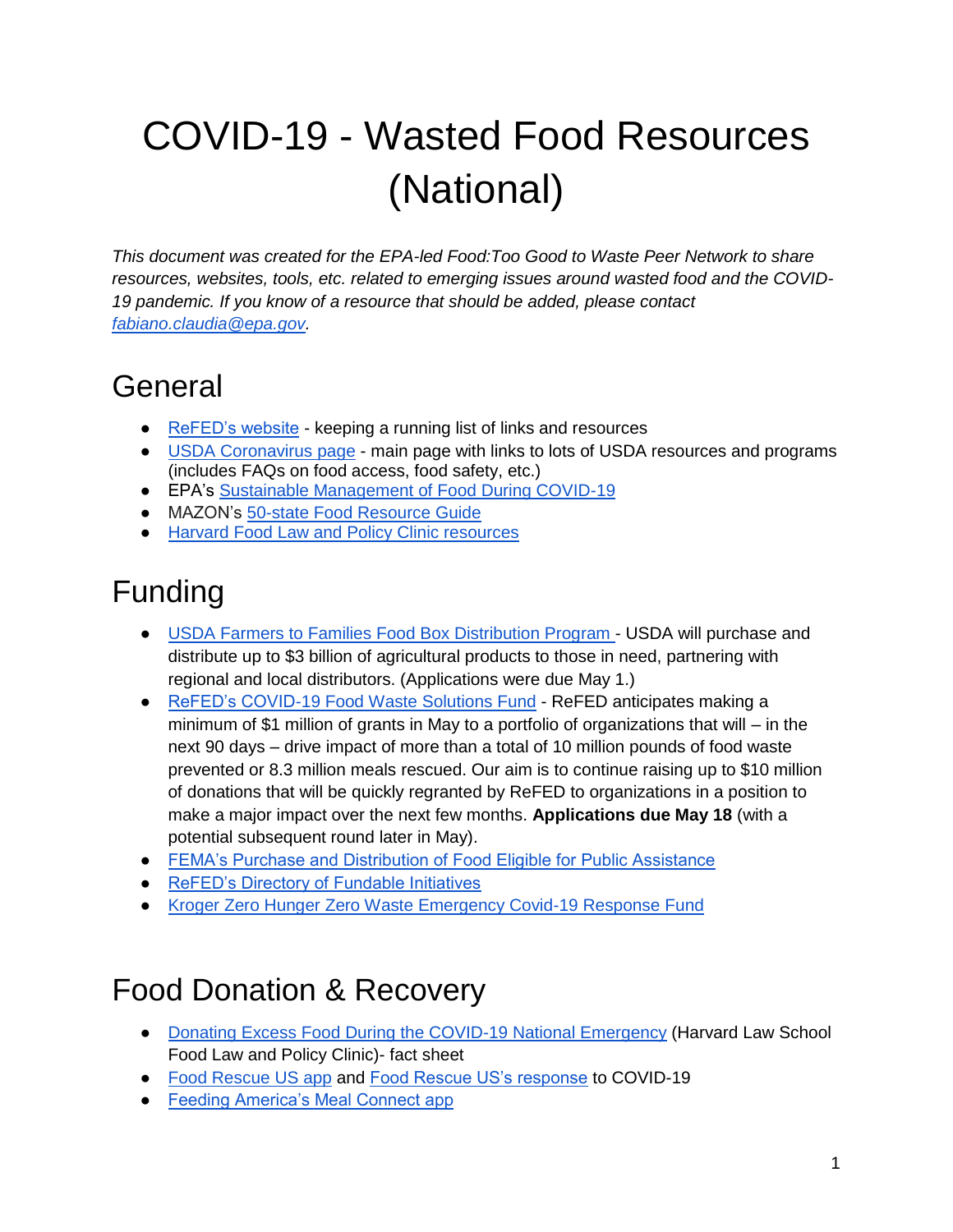- [An open letter to food donation and food recovery](https://foodsafety.ces.ncsu.edu/wp-content/uploads/2020/03/Open-letter-COVID-19-food-banks-3-17-20.pdf?fwd=no) networks written and signed by a number of food safety researchers, urging food donation to continue
- [Guidance for social distancing at food distribution sites](https://docs.google.com/presentation/d/185QcIY0_y5ynmJHVFTi21UC7irhtFNzMMKC3oW_lepI/edit#slide=id.p) (DC Food Policy Council)
- [Food Recovery Network's response to COVID](https://foodrecoverynetwork.org/frv) including a Food Recovery quide, a food donor form to gather information from food donors about what food they have to donate and assist the food recovery process, and a hunger-fighting partner agency form to collect information about the needs of hunger-fighting nonprofits and to pair them with local food donors who get in touch.

# Food Access/Assistance

- [Feeding America](https://www.feedingamerica.org/take-action/coronavirus?s_onsite_promo=lightbox&s_src=W203REFER&s_referrer=https%3A%2F%2Fsecure.feedingamerica.org%2Fsite%2FDonation2%3Fdf_id%3D28150%26mfc_pref%3DT%2628150.donation%3Dform1%26s_src%3DY20XP1B1Y%26s_subsrc%3Dc%26s_keyword%3Dfeeding%2520america%26%26gclid%3DCjwKCAjwsMzzBRACEiwAx4lLG5JcOYiCoi_slXwT8Qj5Q0rVv_1P224P2tBdjrheub5K3ihzKQaV4hoCZzAQAvD_BwE&s_channel=https%3A%2F%2Fsecure.feedingamerica.org%2Fsite%2FDonation2%3Fdf_id%3D28150%26mfc_pref%3DT%2628150.donation%3Dform1%26s_src%3DY20XP1B1Y%26s_subsrc%3Dc%26s_keyword%3Dfeeding%2520america%26%26gclid%3DCjwKCAjwsMzzBRACEiwAx4lLG5JcOYiCoi_slXwT8Qj5Q0rVv_1P224P2tBdjrheub5K3ihzKQaV4hoCZzAQAvD_BwE&s_subsrc=https%3A%2F%2Fwww.feedingamerica.org%2F%3F_ga%3D2.232057695.138420339.1584653310-1874979846.1571679334%26_gac%3D1.117509883.1584653310.CjwKCAjwsMzzBRACEiwAx4lLG5JcOYiCoi_slXwT8Qj5Q0rVv_1P224P2tBdjrheub5K3ihzKQaV4hoCZzAQAvD_BwE) webpage and [Feeding America Food Bank Finder](https://www.feedingamerica.org/find-your-local-foodbank)
- [Hunger Free America](https://www.hungerfreeamerica.org/coronavirus-response-outreach-and-relief) has created a national database of [Food Distribution Sites](https://docs.google.com/spreadsheets/d/e/2PACX-1vRkAgnh5TxpnDw_bGGlY11EkvlzlPVscsSZxZ6DYgYx4YfEDHGBj0EoEhNu6phcOLXciiaHUbPAs-e0/pubhtml) which is being updated constantly.
	- In order to be included, food assistance orgs should fill out this [survey](https://docs.google.com/forms/d/e/1FAIpQLSdnP50t26GWsseob1Uef8zvcYZNsVkZntCXuY7qL9VrRao1Gw/viewform?mc_cid=8d83b1ad20&mc_eid=%5bUNIQID%5d) (the following categories are being sought: Soup kitchen, Food pantry, Meal delivery, School meals site, Restaurant providing free meals, Senior-only service hours, Senior shopping assistance, and Farmers Market)
	- 中心[COVID-19 School Meal Distribution Sites.xlsx](https://gcc01.safelinks.protection.outlook.com/ap/x-59584e83/?url=https%3A%2F%2Fnyccah-my.sharepoint.com%2F%3Ax%3A%2Fg%2Fpersonal%2Ftmizhquiri_hungerfreeamerica_org%2FEYbSr_fCWTJLgqO8V0CNcWsBX0kmKQ13xIpeWq8pSfxHZg%3Fe%3DGimcgN&data=02%7C01%7CFabiano.Claudia%40epa.gov%7C613be0e35ae14770064508d7d4f73dd8%7C88b378b367484867acf976aacbeca6a7%7C0%7C0%7C637212030732912899&sdata=oZMkwfGB%2FHrq3QkchfJ2aGJZ%2B7qTIisVM3LHHzwC36Y%3D&reserved=0)
- [USDA Covid Waivers By State](https://www.fns.usda.gov/disaster/pandemic/covid-19/snap-waivers-flexibilities) (SNAP, WIC, Child Nutrition Program, etc.)- USDA intends to use all available program flexibilities and contingencies to serve program participants across 15 nutrition programs. USDA has begun to issue waivers to ease program operations and protect the health of participants.
- [USDA Meals for Kids site finder](https://www.fns.usda.gov/meals4kids) info on meal sites in 37 states (as of 4/30)
- [USDA National Hunger Hotline](https://www.hungerfreeamerica.org/about/our-work/usda-national-hunger-hotline) remains a helpful resource for people seeking food assistance. The hotline, operated by Hunger Free America, can be reached Monday through Friday between 7 a.m. to 10 p.m. ET. at 1-866-3-HUNGRY (1-866-348-6479) or 1-877-8-HAMBRE (1-877-842-6273) (for Spanish).
- [Ample Harvest food pantry database](https://ampleharvest.org/food-pantries/)
- Feeding People in their Homes: Opportunities to Bolster Home Food Delivery for Vulnerable Communities (Harvard Law School Food Law and Policy Clinic) - [fact sheet](https://www.chlpi.org/wp-content/uploads/2013/12/Home-Delivery-Issue-Brief-Final.pdf) & [blog post](https://www.chlpi.org/feeding-people-in-their-homes-opportunities-to-bolster-home-food-delivery-for-vulnerable-communities/)
- ●

# <span id="page-1-0"></span>**Safety**

- [FDA Food Safety and the Coronavirus Disease 2019](https://www.fda.gov/food/food-safety-during-emergencies/food-safety-and-coronavirus-disease-2019-covid-19) (FDA)- webpage with Qs and As, mostly geared toward food industry
- FDA Best Practices for Retail Food Stores, Restaurants, and Food Pick-Up/Delivery **[Services](https://www.fda.gov/food/food-safety-during-emergencies/best-practices-retail-food-stores-restaurants-and-food-pick-updelivery-services-during-covid-19)**
- [FDA Shopping for Food During the COVID-19 Pandemic -](https://www.fda.gov/food/food-safety-during-emergencies/shopping-food-during-covid-19-pandemic-information-consumers) Information for Consumers
- [USDA Coronavirus page](https://www.usda.gov/coronavirus) (USDA) FAQs on food safety and other topics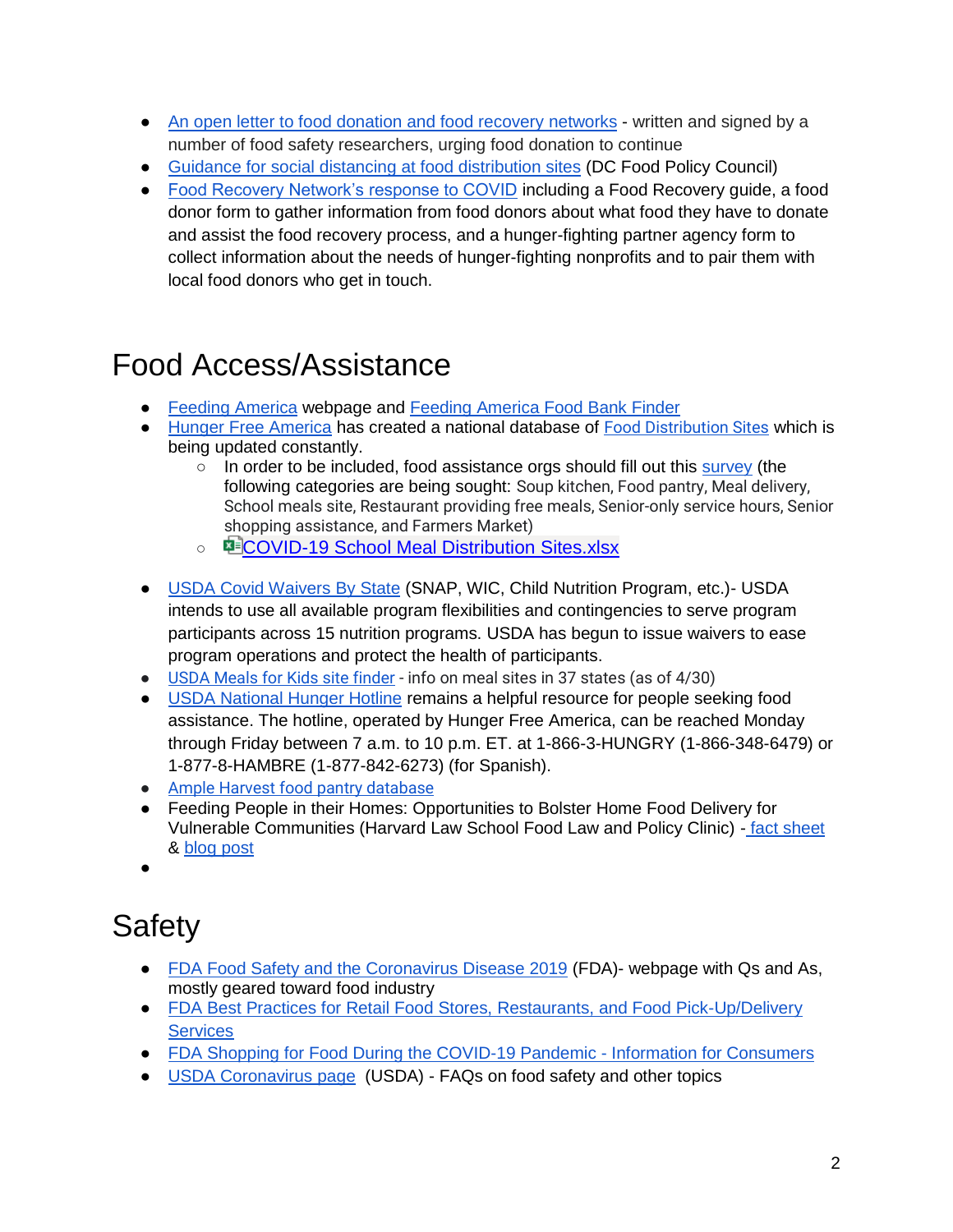- [Virginia Cooperative Extension's Guidelines](https://ext.vt.edu/covid-19updates/resources.html) for Food Services, Grocery, Food Banks, Farmers Markets, and Community Gardens (in English and Spanish)
- [NC State Extension's Food Safety Resources](https://foodsafety.ces.ncsu.edu/covid-19-resources/) (in English and Spanish): Fact sheets, FAQs and best practices, social media about cleaning, disinfecting, receiving, packaging,etc.
	- Food safety for home and communities (food safety, dining out, grocery shopping)
	- Food safety for retail, grocery stores, food banks, and farms
- [Cornell's Institute for Food Safety Food Industry Resources,](https://instituteforfoodsafety.cornell.edu/coronavirus-covid-19/food-industry-resources/) including "virtual office hours" for people in the food industry to get live feedback from experts
- [Directory of Local Health Departments](https://www.naccho.org/membership/lhd-directory)
- [Keeping Fruits and Vegetables Safe from Coronavirus](https://ampleharvest.org/keeping-fruits-and-vegetables-safe-from-coronavirus/) (Ample Harvest)- blog post
- Serious Eats' [Food Safety and Coronavirus Guide](https://gcc01.safelinks.protection.outlook.com/?url=https%3A%2F%2Fnrdc.us19.list-manage.com%2Ftrack%2Fclick%3Fu%3D6c956b8ff6b52f11640486fa1%26id%3D764a99edd7%26e%3D4730db1bc3&data=02%7C01%7CFabiano.Claudia%40epa.gov%7C4970d459fd6646012bd508d7d740f491%7C88b378b367484867acf976aacbeca6a7%7C0%7C0%7C637214546288010348&sdata=tmyskrckvsCJE3t883hKK0gNT3BkA4SlgkL9sTjqTmU%3D&reserved=0)
- Handling groceries at home: [Live Science article](https://www.livescience.com/do-not-wash-fruits-vegetables-with-soap.html)

### Food Service & Retail/Farmers Markets

- [See also Food Safety Section](#page-1-0) of this doc
- [Food Industry List of Resources](https://docs.google.com/spreadsheets/d/1THbhnEDbgkrmyT-ofaqC9v8inBgBPhT-ofe7DUb3vg8/edit#gid=0) massive spreadsheet with tons of resources geared toward the food industry

#### Food Service

- [National Restaurant Association resources](https://restaurant.org/Covid19) including [Restaurant Reopening Guidance](https://restaurant.org/Downloads/PDFs/business/COVID19-Reopen-Guidance.pdf)
- [James Beard resources for restaurants](https://www.jamesbeard.org/blog/how-the-restaurant-industry-is-responding-to-covid-19) including daily [James Beard restaurant industry](https://www.jamesbeard.org/industry-support-webinars)  [support webinars](https://www.jamesbeard.org/industry-support-webinars) & [Advocacy Toolkit for Restaurants](https://drive.google.com/drive/folders/1_lW7kEL_JVhIqI-LyGndadypguM0G_wa)
- [Lee Initiative](https://leeinitiative.org/) to support restaurant employees
- [COVID-19 and Food Waste Prevention](https://blog.leanpath.com/covid-19-and-food-waste-prevention?utm_source=hs_email&utm_medium=email&utm_content=85039158&_hsenc=p2ANqtz-8AyD1W69tX6OJX6S9fI28xTGs5SFUCMmXahcwclGm-2OhNuJg3CY4l0MUOlR3ozEZQJ8hpinFrse-AEdy3aOHYAgKgOQ&_hsmi=85039158) for Food Service industry (LeanPath)- helpful tips
- FDA Flexibilities Provided to the Food Industry to Support Food Supply Chain and Meet [Consumer Demand During COVID-19](https://www.fda.gov/news-events/fda-voices/fda-provides-flexibility-food-industry-support-food-supply-chain-and-meet-consumer-demand-during)
	- [FDA's Temporary Policy Regarding Nutrition Labeling of Certain Packaged Food](https://www.fda.gov/regulatory-information/search-fda-guidance-documents/temporary-policy-regarding-nutrition-labeling-certain-packaged-food-during-covid-19-public-health?utm_campaign=3-27-2020-FactSheet&utm_medium=email&utm_source=Eloqua) - provides restaurants and food manufacturers with flexibility regarding nutrition labeling so that they can sell certain packaged foods during the COVID-19 pandemic. (This guidance does not apply to foods prepared by restaurants.)
	- FDA's Temporary Policy Regarding Nutrition Labeling of Standard Menu Items in [Chain Restaurants and Similar Retail Food Establishments](https://www.fda.gov/regulatory-information/search-fda-guidance-documents/temporary-policy-regarding-nutrition-labeling-standard-menu-items-chain-restaurants-and-similar) - provides flexibility regarding menu labeling requirements applicable to chain restaurants and similar retail food establishments that sell standard menu items covered under the menu labeling provisions of section 403(q)(5)(H) of the Federal Food, Drug, and Cosmetic Act (FD&C Act)
	- [FDA's Temporary Policy Regarding Packaging and Labeling of Shell Eggs Sold](https://www.fda.gov/regulatory-information/search-fda-guidance-documents/temporary-policy-regarding-packaging-and-labeling-shell-eggs-sold-retail-food-establishments-during)  [by Retail Food Establishments](https://www.fda.gov/regulatory-information/search-fda-guidance-documents/temporary-policy-regarding-packaging-and-labeling-shell-eggs-sold-retail-food-establishments-during) - provides flexibility regarding packaging and labeling of eggs sold in retail establishments & Temporary Policy Regarding [Enforcement of 21 CFR Part 118 \(the Egg Safety Rule\)](https://www.fda.gov/regulatory-information/search-fda-guidance-documents/temporary-policy-regarding-enforcement-21-cfr-part-118-egg-safety-rule-during-covid-19-public-health) - provides flexibility to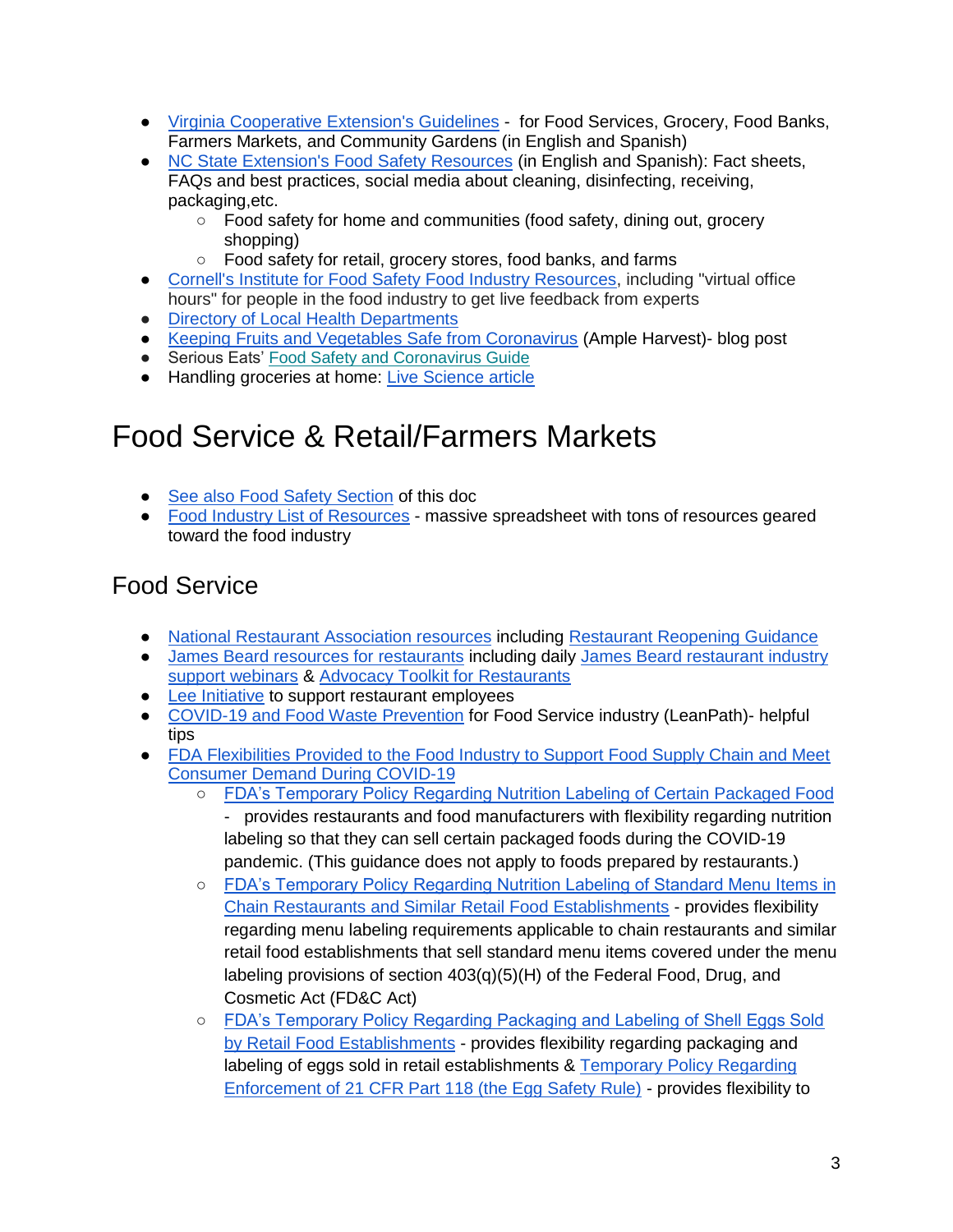egg producers who normally supply eggs to food services establishments to sell to retail establishments

- [FDA Fact Sheet on Safety Distributing Unused Human Food for Animal Food Use](https://www.fda.gov/media/136521/download?utm_campaign=3-27-2020-FactSheet&utm_medium=email&utm_source=Eloqua) During COVID-19 (for restaurants)
- [USDA Temporary Allowances for Food Labels Going to Retail](https://www.fsis.usda.gov/wps/portal/fsis/newsroom/meetings/newsletters/constituent-updates/archive/2020/SpecialAlert032320)

#### Retail/Farmers Markets

- [FMI Best Practices Documents for the food industry](https://www.fmi.org/food-safety/coronavirus)
- [Adaptable grocery store signage](https://www.publicalerts.org/covid-19) about safety and social distancing
- [COVID-19 Farmers Market Advocacy Toolkit](https://gcc01.safelinks.protection.outlook.com/?url=https%3A%2F%2Fdocs.google.com%2Fdocument%2Fd%2F1lV34JQ58fhtwioBYJ9TJx7MvrO6t8a39homfEYYYFh0%2Fedit%23heading%3Dh.xkl8b914lz47&data=02%7C01%7CFabiano.Claudia%40epa.gov%7C4ddd96f4730d4d00910508d7db31602e%7C88b378b367484867acf976aacbeca6a7%7C0%7C0%7C637218877549180062&sdata=zGe0VOkqltBkwARQl7FmSLiKyhP4KapXfNUxalEJd5o%3D&reserved=0) to help communities advocate for farmers markets to remain open during emergency orders related to the COVID-19 pandemic

# Farms & Producers

- [USDA Farmers to Families Food Box Distribution Program -](https://www.ams.usda.gov/content/usda-purchase-3-billion-agricultural-commodities-issue-solicitations-interested-participants) USDA will purchase and distribute up to \$3 billion of agricultural products to those in need, partnering with regional and local distributors.
- [USDA Covid-19 Federal Rural Resource Guide](https://www.rd.usda.gov/sites/default/files/USDA_COVID-19_Fed_Rural_Resource_Guide.pdf)
- [Forager-](https://goforager.com/covid19-strategy) connects wholesale and retail buyers with independent farmers and artisan suppliers so that buyers can source more locally and suppliers can sell more of what they have and continue to produce in an especially important time of need..
- [Cornell's Pro-Dairy website,](https://gcc01.safelinks.protection.outlook.com/?url=https%3A%2F%2Fprodairy.cals.cornell.edu%2F&data=02%7C01%7CFabiano.Claudia%40epa.gov%7C98d0d129d0504b087d0608d7dfb158d3%7C88b378b367484867acf976aacbeca6a7%7C0%7C0%7C637223825106282643&sdata=mhwwD%2FJqtG%2FzXAyHUItDe5L8DOtx0NxwwuLFTRVZmkE%3D&reserved=0) includin[g](https://gcc01.safelinks.protection.outlook.com/?url=https%3A%2F%2Fprodairy.cals.cornell.edu%2Fsites%2Fprodairy.cals.cornell.edu%2Ffiles%2Fshared%2Fdocuments%2FDiet%2520and%2520management%2520considerations%2520for%2520emergencies.pdf&data=02%7C01%7CFabiano.Claudia%40epa.gov%7C98d0d129d0504b087d0608d7dfb158d3%7C88b378b367484867acf976aacbeca6a7%7C0%7C0%7C637223825106292603&sdata=3st7syypDuCoyBSyQIGKRl6NyqRkOUwmvbizmW8irBM%3D&reserved=0) [article about reducing milk production](https://gcc01.safelinks.protection.outlook.com/?url=https%3A%2F%2Fprodairy.cals.cornell.edu%2Fsites%2Fprodairy.cals.cornell.edu%2Ffiles%2Fshared%2Fdocuments%2FDiet%2520and%2520management%2520considerations%2520for%2520emergencies.pdf&data=02%7C01%7CFabiano.Claudia%40epa.gov%7C98d0d129d0504b087d0608d7dfb158d3%7C88b378b367484867acf976aacbeca6a7%7C0%7C0%7C637223825106292603&sdata=3st7syypDuCoyBSyQIGKRl6NyqRkOUwmvbizmW8irBM%3D&reserved=0) an[d](https://gcc01.safelinks.protection.outlook.com/?url=https%3A%2F%2Fwww.cvent.com%2Fpub%2FeMarketing%2FPages%2FWebEmail_New.aspx%3Femstub%3D20d2fd16-7158-45fe-8487-e02bbd059c56&data=02%7C01%7CFabiano.Claudia%40epa.gov%7C98d0d129d0504b087d0608d7dfb158d3%7C88b378b367484867acf976aacbeca6a7%7C0%7C0%7C637223825106292603&sdata=GeASwsLhcJsCEmJIAmSLDnEqOiu11vq75p27N0mCdVg%3D&reserved=0) using [milk as a fertilizer](https://gcc01.safelinks.protection.outlook.com/?url=https%3A%2F%2Fwww.cvent.com%2Fpub%2FeMarketing%2FPages%2FWebEmail_New.aspx%3Femstub%3D20d2fd16-7158-45fe-8487-e02bbd059c56&data=02%7C01%7CFabiano.Claudia%40epa.gov%7C98d0d129d0504b087d0608d7dfb158d3%7C88b378b367484867acf976aacbeca6a7%7C0%7C0%7C637223825106292603&sdata=GeASwsLhcJsCEmJIAmSLDnEqOiu11vq75p27N0mCdVg%3D&reserved=0)
- [Map of pork processing plants operating status](https://story.mapme.com/us-pork-packers/)

### Data/Connecting Stakeholders

- [EPA's Excess Food Opportunities Map-](http://epa.gov/foodmap) identifies and displays facility-specific information for over one million potential generators and recipients of excess food in the industrial, commercial and institutional sectors and also provides estimates of excess food for each generator. Can be used to identify new partnerships, connections, or facilities that can take excess food.
- Food TBD- [Food & Covid-19 online community](https://gcc01.safelinks.protection.outlook.com/?url=https%3A%2F%2Flexiconofsustainability.us2.list-manage.com%2Ftrack%2Fclick%3Fu%3D32cf26a978e6a47a222bc0a33%26id%3D41069b628e%26e%3Dcb13aeb021&data=02%7C01%7CFabiano.Claudia%40epa.gov%7C661793b631c546566e4608d7e6edeef6%7C88b378b367484867acf976aacbeca6a7%7C0%7C0%7C637231781896914945&sdata=HnMktjwOckjSyjTvSlW5NKcnFUhn%2FxluQRtGQkXKjks%3D&reserved=0) online platform with a goal of exploring how the food system is being affected by the Covid-19 pandemic (international).
- [ReFED's Food Waste Innovator Database](https://www.refed.com/tools/innovator-database/) compilation of commercial and nonprofit entities turning the food waste problem into an opportunity for economic, social, and environmental impacts. Innovators are grouped by prevention, recovery, and recycling solutions.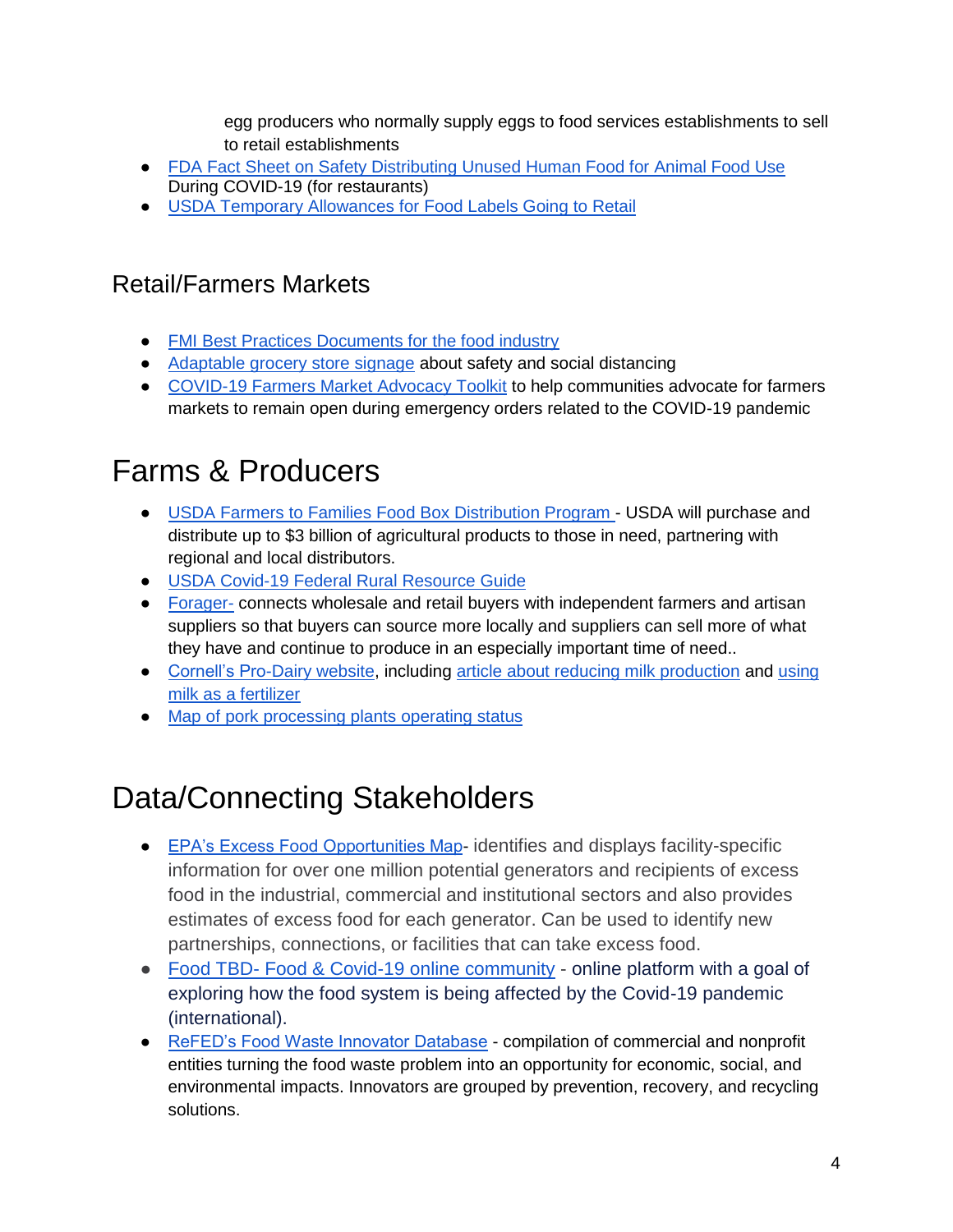- [FMI/Eightfold TalentExchange](https://www.fmi.org/docs/default-source/coronavirus/talent-exchange-intro-doc-vf.pdf?sfvrsn=7cee0b3c_0&mc_cid=6ccdc4fdf0&mc_eid=7cffe9e0e2) [technology platform](https://eightfold.ai/talent-exchange/) that helps workers impacted by COVID-19 connect with the right jobs
- [Get Shift Done](https://www.getshiftdone.org/) app that connects the hospitality workforce with local non-profits to serve and provide hunger relief to communities.

# Preventing Wasted Food in Homes

#### Planning

- [USDA Food Planning with MyPlate](https://www.choosemyplate.gov/coronavirus)
- [Quarantine Food Calculator](https://www.omnicalculator.com/food/quarantine-food) helps calculate grocery needs
- Save The Food [Meal Prep Mate](https://savethefood.com/meal-prep-mate/)
- [Ends + Stems \(](https://endsandstems.com/)meal planning service)

#### Storage tips

- [Save The Food interactive storage guide](https://savethefood.com/storage)
- [Stop Food Waste Storage and Revival Videos](http://stopfoodwaste.org/videos)
- [FoodKeeper App-](https://www.foodsafety.gov/keep/foodkeeperapp/index.html) info on how long food can last if stored properly
- [Save The Food's Alexa skill](https://www.amazon.com/NRDC-and-Ad-Council-Save/dp/B071RRCC8J) storage & freshness info
- Save The Food- [The Art of Freezing](https://savethefood.com/articles/the-art-of-freezing)
- [The Refrigerator Demystified-](https://furtherwithfood.org/resources/the-refrigerator-demystified/) graphic on proper storage in fridge & freezer

#### Recipes

#### Using up what you have

These have been uploaded to [Further With Food](https://furtherwithfood.org/resources/?fwp_resource_tags=recipes) (this link has them all under the tag "recipes)

- [New York Times Self-Quarantine Recipes](https://cooking.nytimes.com/topics/self-quarantine-recipes)
- <https://www.bettycrocker.com/how-to/dinner-ideas-using-what-you-have-on-hand>
- <https://www.allrecipes.com/recipes/14503/everyday-cooking/everyday-leftovers/>
- <https://www.savethefood.com/cook-it>
- <https://www.bigoven.com/recipes/leftover> (pick 3 ingredients and it will give you suggested recipes)
- <https://zerowastechef.com/recipe-index/>
- [Rock What You've Got](https://guelphfamilyhealthstudy.com/2019/09/19/rock-what-youve-got-recipes-for-reducing-food-waste/) [–](https://guelphfamilyhealthstudy.com/2019/09/19/rock-what-youve-got-recipes-for-reducing-food-waste/) downloadable recipe book
- [https://www.cookscountry.com/articles/2254-great-tasting-recipes-that-use-5-or-fewer](https://www.cookscountry.com/articles/2254-great-tasting-recipes-that-use-5-or-fewer-ingredients)[ingredients](https://www.cookscountry.com/articles/2254-great-tasting-recipes-that-use-5-or-fewer-ingredients)
- <https://www.cookscountry.com/collections/20-recipes-that-use-5-ingredients-or-less>
- <https://zerowastechef.com/2020/03/17/lockdown-cooking-humble-dishes-from-staples/>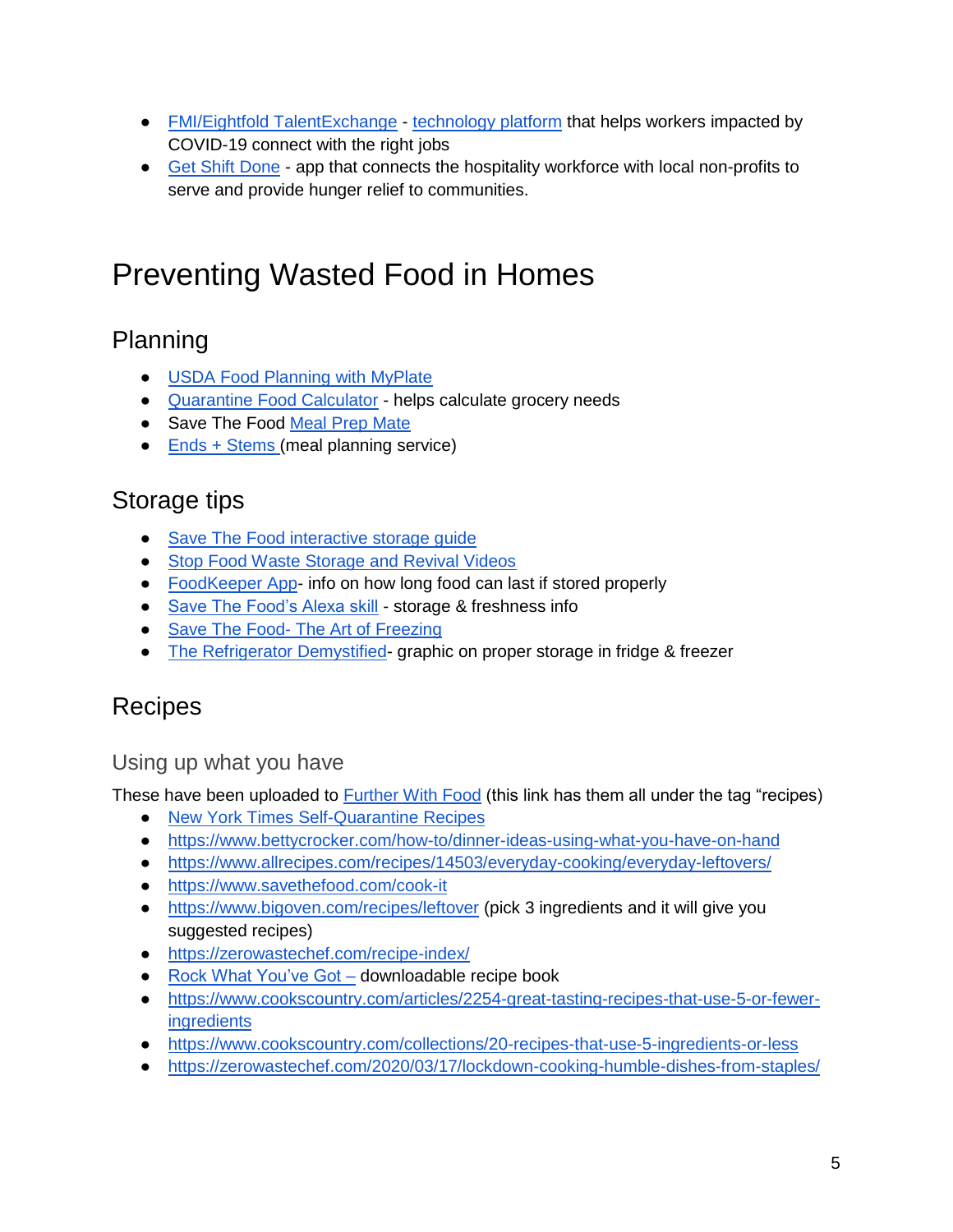- [https://www.realsimple.com/food-recipes/recipe-collections-favorites/popular](https://www.realsimple.com/food-recipes/recipe-collections-favorites/popular-ingredients/recipes-using-kitchen-staples)[ingredients/recipes-using-kitchen-staples](https://www.realsimple.com/food-recipes/recipe-collections-favorites/popular-ingredients/recipes-using-kitchen-staples)
- [https://www.cbc.ca/life/food/some-for-now-some-for-later-23-recipes-that-make-the](https://www.cbc.ca/life/food/some-for-now-some-for-later-23-recipes-that-make-the-most-of-your-grocery-run-1.5509986)[most-of-your-grocery-run-1.5509986](https://www.cbc.ca/life/food/some-for-now-some-for-later-23-recipes-that-make-the-most-of-your-grocery-run-1.5509986)

#### Cooking for one[:](https://onedishkitchen.com/cooking-for-one-recipes/)

- <https://onedishkitchen.com/cooking-for-one-recipes/>
- <http://www.pbs.org/food/theme/cooking-for-one/>
- <https://www.foodnetwork.com/topics/for-one>

#### Other resources for households

- [Olio App-](https://olioex.com/) to share food through no-contact pick-ups with neighbors
- [Eat or Toss](https://www.eatortoss.com/) helps determine whether produce is safe to eat
- [Food Matters Action Kit](http://www3.cec.org/flwy/) (CEC)- several activities that can be done with kids at home around food waste (available in Spanish and French too)
- [Kroger Zero Hunger Zero Waste-](https://www.kroger.com/f/zero-hunger-zero-waste) fridge and freezer storage tips, meal prep, meal planning tips, recipes
- [Stop Waste's Ten-Minute Fridge Reality Check](http://www.stopwaste.org/resource/10-minute-fridge-reality-check) evaluate wasted food in your fridge and get tips to reduce waste (see also [youtube video\)](https://www.youtube.com/watch?v=1eILjLxgtHo)

# **Composting**

- [US Composting Council resources](https://www.compostingcouncil.org/page/COVID-19-RESOURCES) for compost manufacturers, collectors and others
- [Resources for Organics Recycling Operations](https://www.biocycle.net/2020/03/24/covid-19-resources-organics-recycling-operations/?utm_source=BioCycle+CONNECT&utm_campaign=fa7c55ebcf-EMAIL_CAMPAIGN_2020_03_20_08_35&utm_medium=email&utm_term=0_8396f01c15-fa7c55ebcf-513815551) (BioCycle)
- [COVID-19 Resources for Composters & Food Scrap Collectors](https://gcc01.safelinks.protection.outlook.com/?url=https%3A%2F%2Filsr.us5.list-manage.com%2Ftrack%2Fclick%3Fu%3Debfe77c732e7192553aef5712%26id%3D35b1adf22c%26e%3Dbc018a9db4&data=02%7C01%7CGoldstein.Elana%40epa.gov%7C77905b3f4eb34c461cd908d7d81bd7e3%7C88b378b367484867acf976aacbeca6a7%7C0%7C0%7C637215486412559811&sdata=muYZLaBTpkUxNmgPNl2pDfwds%2FRNrzNMCxiv5F5si7E%3D&reserved=0) **-** Institute for Local Self Reliance has developed these resources to help food scrap collectors and composters respond to evolving conditions during the COVID-19 pandemic.
- [NERC COVID-19 Guide for Community Composting](https://nerc.org/documents/Organics/COVID-19%20and%20Community%20Composting%20Guidance.pdf)

# General/News

- [Eater's Guide to Coronavirus and the Food World](https://www.eater.com/2020/3/13/21178917/restaurants-covid-19-coronavirus-developments-news) (Eater) constantly updated
- [How coronavirus is disrupting US waste and recycling](https://www.wastedive.com/news/coronavirus-us-waste-recycling-disruption-tracker/574324/) (WasteDive)- constantly updated with links to articles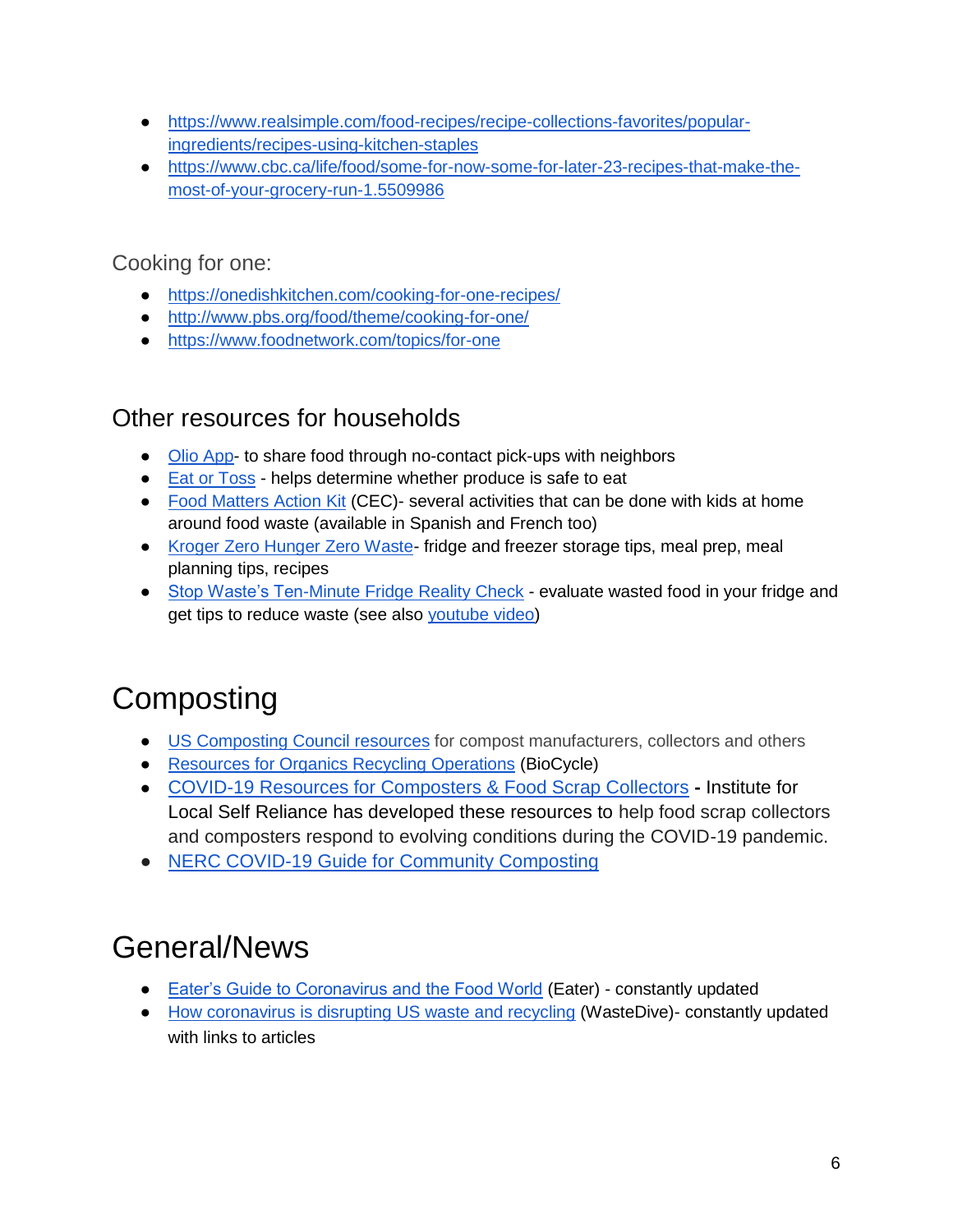# **Webinars**

- ReFED Series: [Better Together: Food System Best Practices for Navigating COVID-19](https://refed.zoom.us/meeting/register/uJErcu6qrTMv7z4vuaZPgm2ELyMJ2oHi4Q?mc_cid=ac07ffe021&mc_eid=6c66f8fdd3) ○ **May 13** - FINANCE: Organizational Financial Health During and After COVID-19
- May 21 **@** 1:15 pm Eastern: Reopen strong: The new realities–and opportunities–of [food waste prevention](https://info.leanpath.com/reopen-strong?utm_campaign=Leanpath%20Public%20Webinars&utm_source=hs_email&utm_medium=email&utm_content=87832682&_hsenc=p2ANqtz--DS9wP-MxCSG8qfmoF4UNk0CVJ84uYv4pk0abpn5RTquNOip2o1_qn3-GsdBgibNgveQYVhkcTLj_QBpzQcHe_AbvO6w&_hsmi=87832682) (LeanPath)
- CDFA is pleased to announce the **[CDFA Food Systems Finance Webinar Series](https://urldefense.proofpoint.com/v2/url?u=https-3A__www.cdfa.net_cdfa_cdfaweb.nsf_0_2F8F3E5385A04751882585360051E022&d=DwMF-g&c=VhZolPcoIcxBQpA0e5_BL66VJfv8ydsVc5_UWeY_GkQ&r=mzZxvBwEtLU_hJYjXNfh8JaFgCw-Sq0TG5xess3SWm8&m=_hYEjkwFK-q-VIMcry_E3tqUJB3OicmqH3mR2OEwHkE&s=fLXE3BR4azag0_gM3kwU9bxte1QvPZ3Clczias8Nl2c&e=)**, a free, exclusive online series connecting businesses and projects within the food system to a variety of development finance tools. Each installment of this series will explore how the development finance toolbox can be used to generate investment in the food system to address various focus areas, such as disaster relief, neighborhood redevelopment, entrepreneurs, and more. This year's webinars include:
	- April 16- Disaster Recovery for the Food System
	- **May 28** The Landscape of Food Systems Finance
	- **July 30** Neighborhood Revitalization Through Food Systems Finance
	- **September 29- Financing Food Systems Entrepreneurs**

#### Past Webinars

FYI, as some may have recordings you can access.

- [James Beard restaurant industry support webinars](https://www.jamesbeard.org/industry-support-webinars) (25 past webinars)
- April 7: Composting IS an essential service: Experiences and recommendations from around the country (USCC) [\(U.S. Composting Council COVID-19 resource page\)](https://gcc01.safelinks.protection.outlook.com/?url=https%3A%2F%2Fwww.compostingcouncil.org%2Fpage%2FCOVID-19-RESOURCES&data=02%7C01%7CFabiano.Claudia%40epa.gov%7Ca6297c6e9df548faad7108d7d4cc4515%7C88b378b367484867acf976aacbeca6a7%7C0%7C0%7C637211846104777425&sdata=bY1cXhz8wspaoNwGjs9lS5dqa6nQVCToOiO%2FmrzUP7Q%3D&reserved=0)
- April 8: Food Rescue at Home: Reducing Food Waste and Reusing Leftovers (Univ. of IL [Extension\)](https://extension.illinois.edu/events/2020-04-08-food-rescue-home-reducing-food-waste-and-reusing-leftovers-webinar)
- April 9 and March 27: California Resource Recovery Association (CRRA) hosting COVID-19 RESOURCE ROUNDTABLE WEBINARS [\(CRRA COVID-19 resource page\)](https://gcc01.safelinks.protection.outlook.com/?url=http%3A%2F%2Fwww.crra.com%2Fcovid-19&data=02%7C01%7CFabiano.Claudia%40epa.gov%7Ca6297c6e9df548faad7108d7d4cc4515%7C88b378b367484867acf976aacbeca6a7%7C0%7C0%7C637211846104792362&sdata=pkABJ7kco1irGgcO3BhhxNyDUVFnAhMTqTEI5NPYuWM%3D&reserved=0)
- April 9: FAO the [Hand-in-Hand Initiative.](https://fao.zoom.us/meeting/register/v5wlcOCoqTwuE1hG_FN1shL-2SCVix_dhg) This Initiative lies at the heart of FAO's efforts to contribute to the achievement of the Sustainable Development Goals and its strategy for addressing COVID-19 in the worst-affected developing countries.
- April 14: Navigating Covid-19 for Small-Scale Food Scrap Collectors: Drop-off and Curbside (USCC/ILSR) [\(U.S. Composting Council COVID-19 resource page\)](https://gcc01.safelinks.protection.outlook.com/?url=https%3A%2F%2Fwww.compostingcouncil.org%2Fpage%2FCOVID-19-RESOURCES&data=02%7C01%7CFabiano.Claudia%40epa.gov%7Ca6297c6e9df548faad7108d7d4cc4515%7C88b378b367484867acf976aacbeca6a7%7C0%7C0%7C637211846104777425&sdata=bY1cXhz8wspaoNwGjs9lS5dqa6nQVCToOiO%2FmrzUP7Q%3D&reserved=0)
- April 15: American Biogas Council: [Digesting Dumped Dairy](https://ttcorp.regfox.com/abc-webinar-digesting-dumped-dairy) (free for ABC members, a fee for anyone else)
- April 15 & 22 & 29, May 6 [ReFED webinar series-](https://www.refed.com/content-hub/better-together-food-system-best-practices-for-navigating-covid-19/?mc_cid=ee092bb544&mc_eid=478f27f067) April 15- LOGISTICS: Connecting Food and Transportation Surpluses and Shortages Caused by COVID-19; April 22- LABOR: Connecting Labor Surpluses and Shortages During COVID-19; April 29 - SAFETY: Safe Operations & Food Handling During COVID-19; May 6- GOVERNMENT: Getting Government Support During COVID-19.
- April 21: The re-emergence of the "Victory Garden": Selling compost in the current economic environment, Home/Vermicomposting Considerations (USCC) [\(U.S.](https://gcc01.safelinks.protection.outlook.com/?url=https%3A%2F%2Fwww.compostingcouncil.org%2Fpage%2FCOVID-19-RESOURCES&data=02%7C01%7CFabiano.Claudia%40epa.gov%7Ca6297c6e9df548faad7108d7d4cc4515%7C88b378b367484867acf976aacbeca6a7%7C0%7C0%7C637211846104777425&sdata=bY1cXhz8wspaoNwGjs9lS5dqa6nQVCToOiO%2FmrzUP7Q%3D&reserved=0)  [Composting Council COVID-19 resource page\)](https://gcc01.safelinks.protection.outlook.com/?url=https%3A%2F%2Fwww.compostingcouncil.org%2Fpage%2FCOVID-19-RESOURCES&data=02%7C01%7CFabiano.Claudia%40epa.gov%7Ca6297c6e9df548faad7108d7d4cc4515%7C88b378b367484867acf976aacbeca6a7%7C0%7C0%7C637211846104777425&sdata=bY1cXhz8wspaoNwGjs9lS5dqa6nQVCToOiO%2FmrzUP7Q%3D&reserved=0)
- April 29: [The Impact of COVID-19 on the Food Supply & Feeding the Hungry](https://event.on24.com/eventRegistration/EventLobbyServlet?target=reg20.jsp&utm_campaign=WST00WAT_WEBINARFOODWASTECOVID2_KB_04132020&utm_emailname=WST00WAT_FOODWASTECOVIDWEBINAR_KB_04132020&utm_medium=email&utm_source=Eloqua&utm_MDMContactID=0fdbef63-541a-4b43-be0f-f29ce9253663&utm_campaigntype=Visitor+Promotion&utm_sub=Webinar%3A+The+Impact+of+COVID-19+and+the+food+supply&eM=8a4db2dc84b463a88de983461a7c299a1b41ca0d3056eb8f19c73ad4037fe89e&eventSeriesCode=ES_WASTE36&eventEditionCode=WST00WAT&sessionCode=NULL&partnerref=WasteEvite1&elqTrackId=16e1bddbe1564509899f721a747b6517&elq=6b58a0402bcb4bfc91818cca7a7cf5e6&elqaid=35748&elqat=1&elqCampaignId=20552&eventid=2280362&sessionid=1&key=F7AD1628F6832DDD2C679D74DABAE621®Tag=&sourcepage=register)